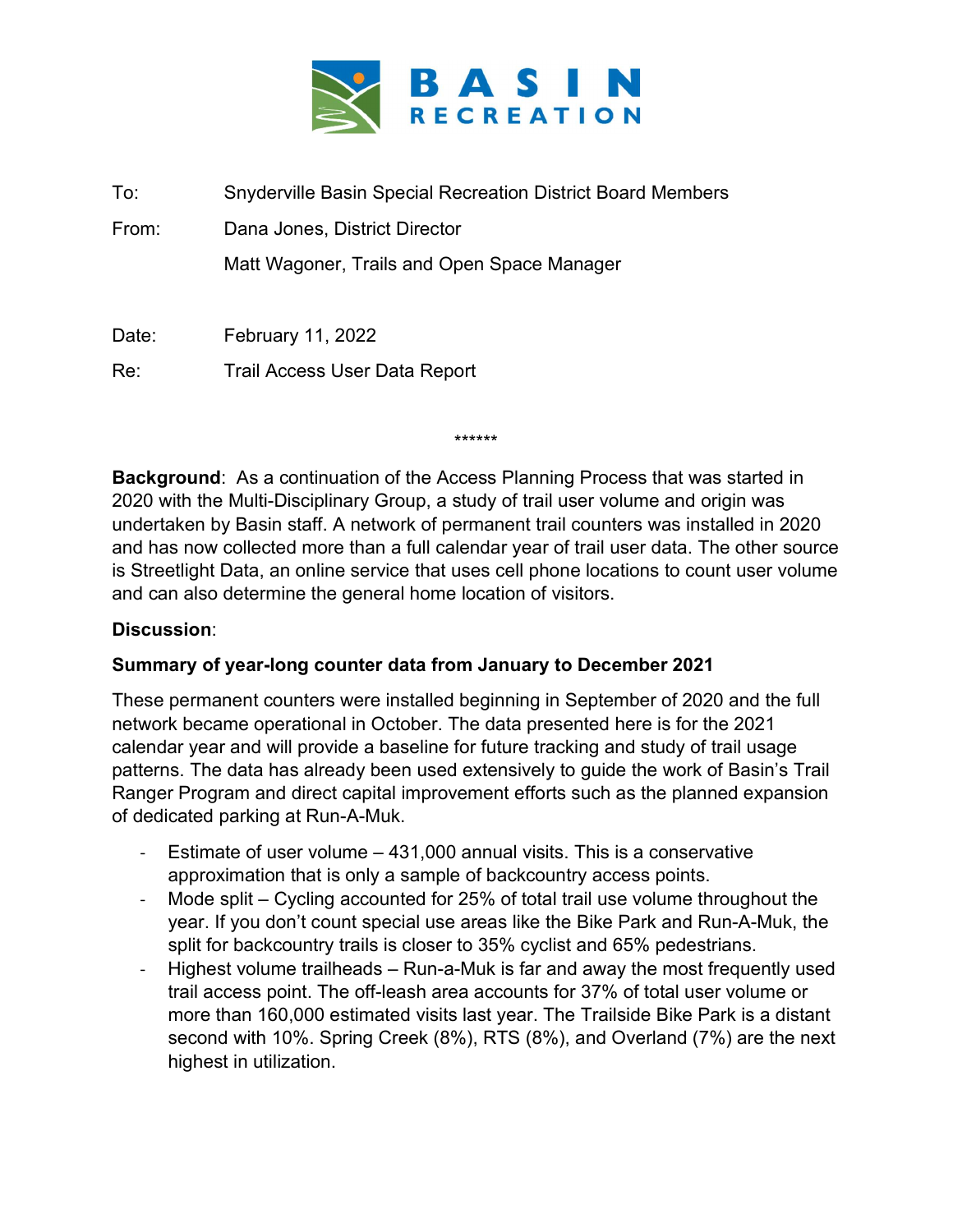

The counters transmit data remotely and allow for nearly real-time monitoring of trail usage at a 15 minute interval. This high resolution data can provide some interesting insights. During the Parley's Canyon Fire last year, there was a clear drop in trail usage across the system except at Run-a-Muk. Because of its popularity and specialized use, it seems visitors there are not as sensitive to environmental conditions.

## Summary of Streetlight Data 2018 to 2021

Streetlight allows for investigation of different research questions with a multiyear database that can track trends over time. Users can define a zone on the map and count the mobile devices that interact with that zone during a defined time period. Some limitations include lack of precise demographic data and only counting "devices" not users. One of the primary goals which came from the Multi-Disciplinary Group and Summit County Council was clarification of where trail users were coming from. Streetlight was identified because its algorithm can determine a device's home location by analyzing what times of day it spends in specific locations.

Using the historic data for comparison, it appears total annual visitation to the Basin trail system declined in 2020 and has still not returned to pre-pandemic levels. This may seem counter to the media attention given to overcrowding on public lands but the reality was much more complex. One explanation is that 2020 created unpredictable patterns in usage. There may have been fewer users throughout the year, but at times they all seemed to be visiting the same trailhead. People changed their recreation patterns in 2020 and in some cases these traditional off-peak times, where a parking spot could easily be secured in the past, became the period of peak usage. Its possible these changes contributed to reports of more user conflict in the trail system.